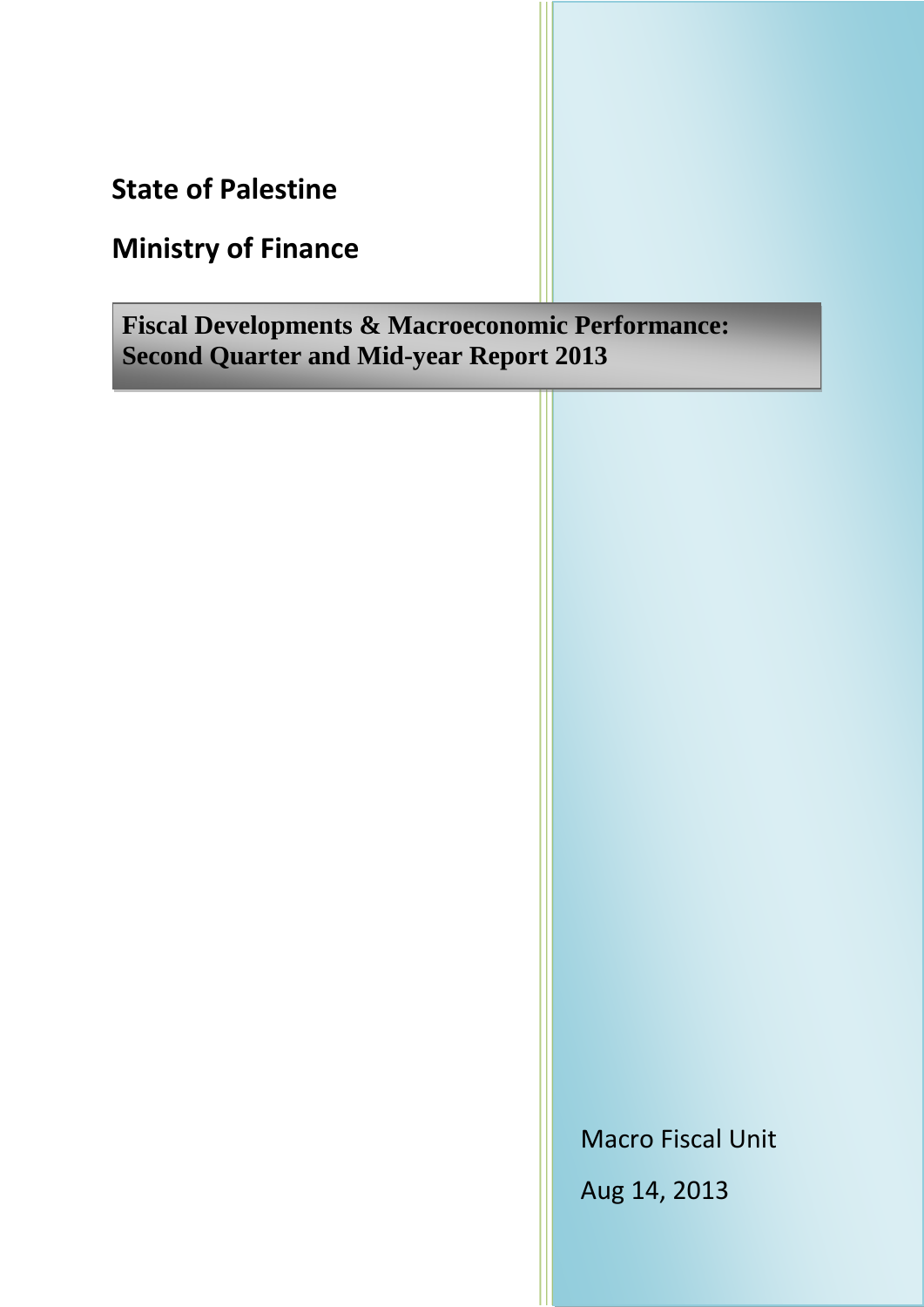## **Section 1: Palestinian Territory Macroeconomic Performance in 2013:**

GDP: According to preliminary estimates published by PCBS<sup>1</sup>, real GDP in Palestine has increased by 2.7% during the first quarter of 2013 compared to the  $1<sup>st</sup>$  quarter of 2012, while it showed a decrease of 5.1% compared to the  $4<sup>th</sup>$  quarter of 2012.

Real GDP in West Bank amounted to USD 1180 million in Q1 2013, a slowdown of 0.6% over Q1 2012 and 9.4% over Q4 2012. GDP in Gaza reached USD 464 million in Q1 2013, growing by 12.2% over Q1 2012, and by 8% over Q4 2012 (Table 1A).

The nominal growth in Gaza was mainly attributed to the growth in the construction sector but construction has come to a virtual standstill during the third quarter of 2013 because of tunnel demolition by the Egyptian authorities. Therefore growth in Gaza is likely to decline during the second half of the year and remain volatile until a more stable political arrangement is attained.

| Table 1A. Palestinian Territory Real GDP*(USD million) |                                                                                                                                  |         |         |  |  |  |
|--------------------------------------------------------|----------------------------------------------------------------------------------------------------------------------------------|---------|---------|--|--|--|
|                                                        | % Change<br>% Change<br><b>Real GDP</b><br>in Q1 2013<br>in Q1 2013<br>value in<br>Q1 2013<br>from Q4<br>from Q1<br>2012<br>2012 |         |         |  |  |  |
| <b>Palestinian Territory*</b>                          | 1644.8                                                                                                                           | 2.7%    | $-5.1%$ |  |  |  |
| <b>West Bank</b>                                       | 1180.4                                                                                                                           | $-0.6%$ | $-9.4%$ |  |  |  |
| Gaza                                                   | 464.4                                                                                                                            | 12.2%   | 7.9%    |  |  |  |
| *Base year 2004.                                       |                                                                                                                                  |         |         |  |  |  |

**The overall Consumer Price Index in Palestine** for June 2013 reached 138.01 with 2004 as its base year. CPI in June 2013 showed an increase of 0.36% compared to May 2013 and by 2.7% compared to June 2012.<sup>2</sup>

The change in Consumer Price Index (CPI) for June 2013 is traced back to changes in prices of major expenditure groups, significantly Fuel for Housing (+3.97%), Fuel for transportation (+2.33%), electricity (+3.51%), education (+3.81%) and Cigar and Tobacco products (+1.78). on the other hand, some expenditure groups showed a decline; Fresh Vegetables (-4.67%) and Potatoes and other Tubers (-3.21%).

**The total population** in Palestine at mid-2013 was about 4.42 million, a growth of 3% over 2012. The population was 2.72 million in the West Bank, and 1.7 million in Gaza.

 $\overline{a}$ 

<sup>&</sup>lt;sup>1</sup>PCBS, Press Report, Preliminary Estimates of Quarterly National Accounts (First Quarter 2013) Main Results

 $2$  PCBS,"Palestinian Consumer Price Index in the Palestinian Territory", May 5, 2013.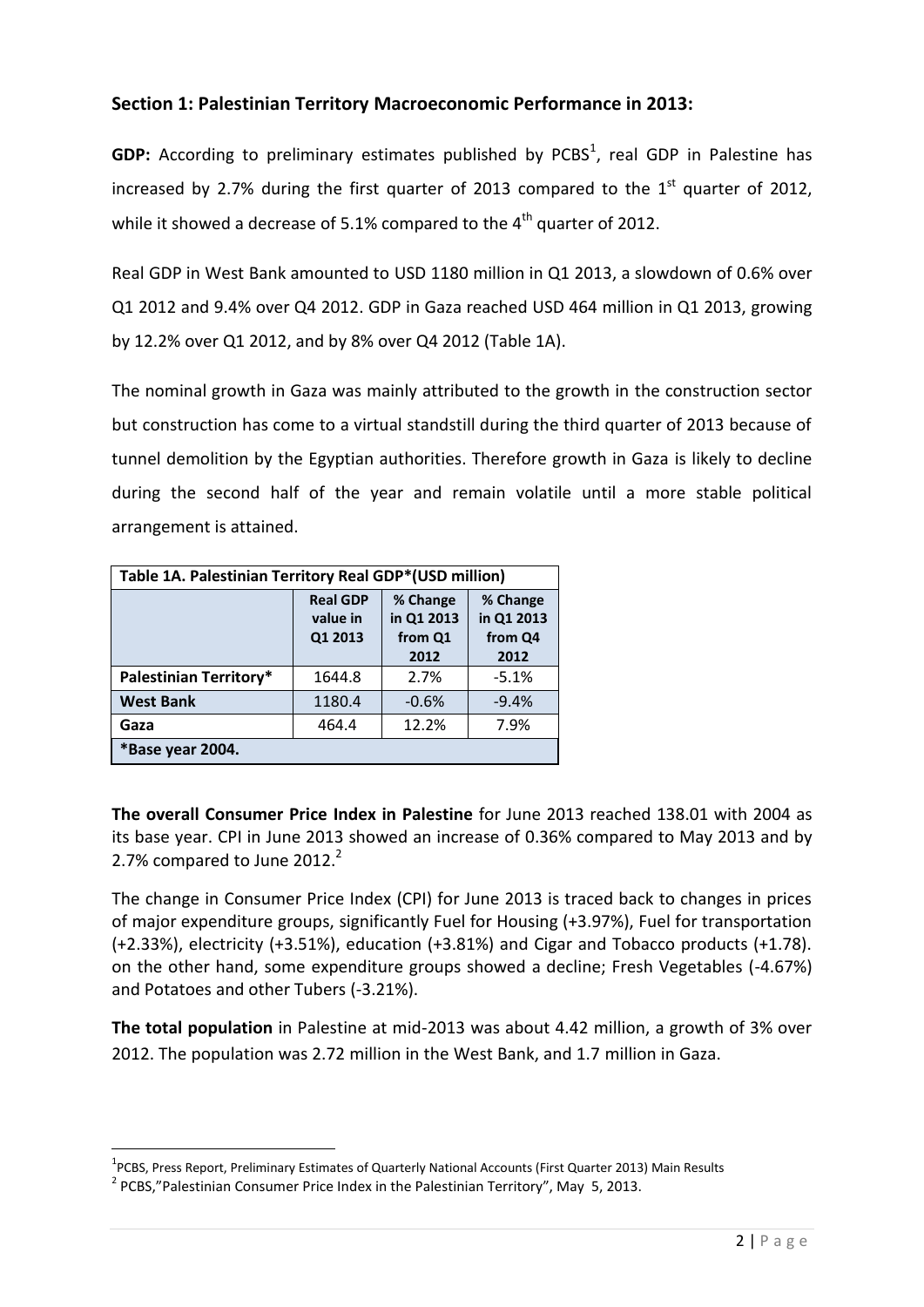**The Unemployment** rate in Palestine reached 23.9% during the first quarter of 2013. The Unemployment rate in West Bank reached 20.3% during Q1 2013 compared to 18.3% during Q4 2012, and 20.1% during Q1 2012. In Gaza, unemployment reached 31% during Q1 2013, compared to 32.2% during Q4 2012 and 31.5% during Q1 2012.

| Table 2. Labor Force Unemployment during Q1 2013 |                             |       |         |  |
|--------------------------------------------------|-----------------------------|-------|---------|--|
| <b>Region</b>                                    | Labor Force<br>Unemployment |       |         |  |
|                                                  | Total number                | ℅     | Number  |  |
| <b>Palestinian Territory</b>                     | 1,134,000                   | 23.9% | 271,000 |  |
| <b>West Bank</b>                                 | 750,000                     | 20.3% | 152,000 |  |
| Gaza                                             | 384,000                     | 31.0% | 119,000 |  |

**External Trade**: Exports for the period Jan-April 2013 showed a growth of 11% compared to the same period of 2012. Exports amounted to USD 270 million with a monthly average of USD 67.5 million in Jan-Apr 2013 compared to USD 243.2 million for the same period 2012. Exports to Israel represented almost 88% of total exports for that period.

On the other hand, imports during Jan-Apr 2013 amounted to USD 1.47 billion with a monthly average of USD 367.45 million, compared to USD 1.39 billion for the same period 2012, a growth of 6%. Imports from Israel represented almost 66% of total imports for that period. The trade deficit reached USD 328.5 million in April 2013 for a total trade deficit for Jan-Apr 2013 of USD 1.12 billion. When compared to the same period of 2012, the total trade deficit increased by 4.9%.

| Table 3. External Trade Jan-Apr 2013, USD million. |          |          |          |          |           |
|----------------------------------------------------|----------|----------|----------|----------|-----------|
|                                                    | Jan      | Feb      | Mar      | Apr      | Jan-Apr   |
| <b>Exports</b>                                     | 62.3     | 68.9     | 64.6     | 74.2     | 270       |
| <b>Imports</b>                                     | 363.6    | 364.3    | 339.2    | 402.7    | 1469.8    |
| <b>Balance</b>                                     | $-301.3$ | $-295.4$ | $-274.6$ | $-328.5$ | $-1199.8$ |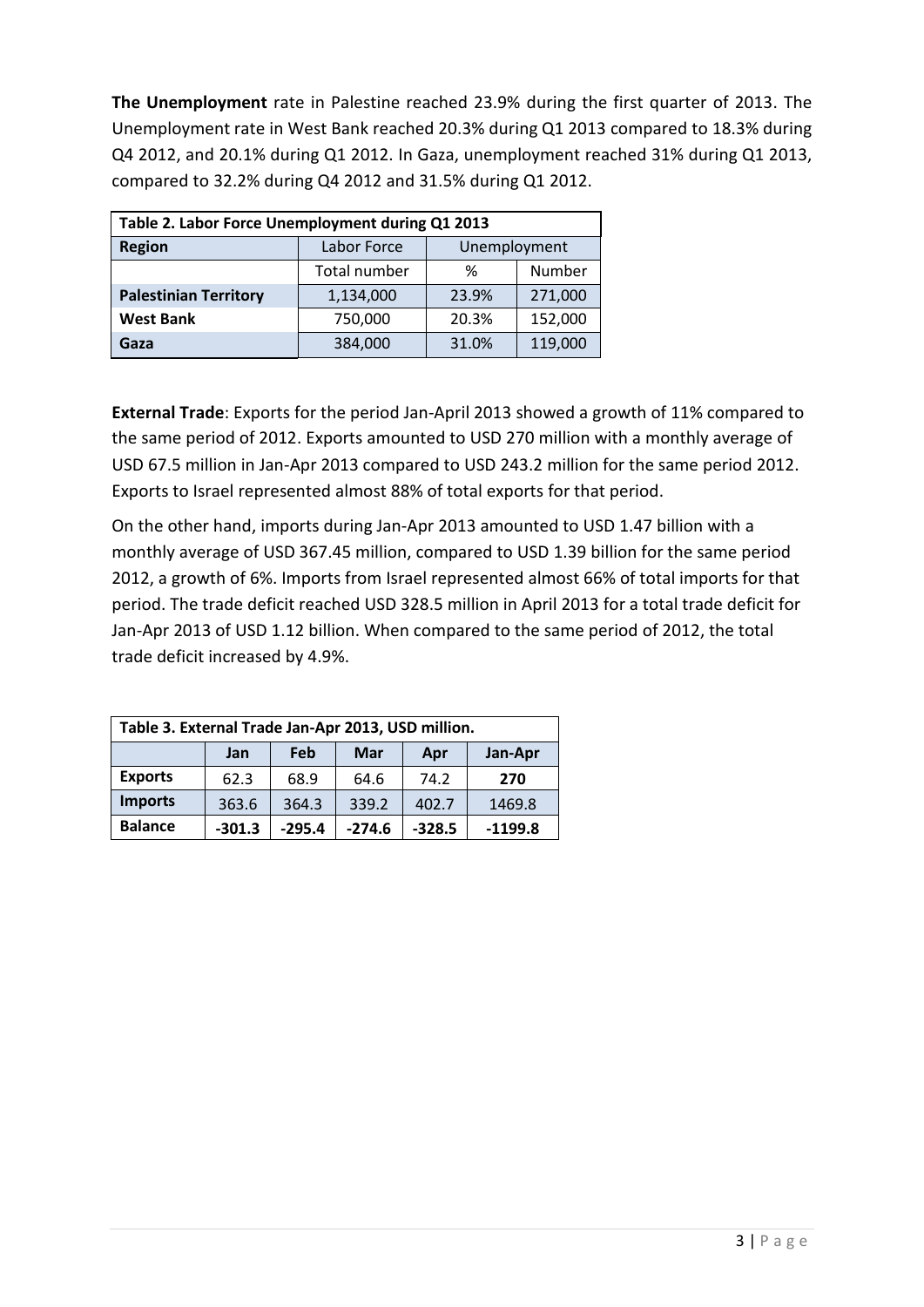## **Section 2: Fiscal Operations for 1 st half 2013**

## **A. Budget execution highlights:**

- **The Total Budget Deficit** for the first half of 2013 amounted to NIS 2.98 billion, an increase of 6% over the same period of 2012. The total balance exceeded its budget target by NIS 388 billion (15%). The recurrent budget deficit for the 1<sup>st</sup> half 2013 amounted to NIS 2.52 billion, exceeding the half year budget target by NIS 577 million. This increase can be attributed to a shortfall in revenues and an increase in total expenditures, and net lending over the half year approved budget by NIS 367.1 million and NIS 43.4 million, respectively.
- Gross revenues for the 1<sup>st</sup> half 2013 amounted to NIS 4.46 billion, and were below the half year budget target by NIS 367 million due to shortfalls in nontax revenues and clearance revenues by NIS 32 million and NIS 375 million, respectively. **Total net revenues** reached NIS 4.07 billion during the first half of the year, falling short of the half year budget by NIS 534 million (12%). The larger shortfall in net revenue than in gross revenue was due to the lowering of diesel fuel prices, beginning of April and resulting in larger unbudgeted tax refunds.
- **The wage bill** in the 1<sup>st</sup>half of 2013 amounted to NIS 3.44 billion and was 1.2% below the half-year budget.
- Nonwage expenditures in the 1<sup>st</sup> half of 2013 amounted to NIS 2.83 billion and were running below budgetary appropriations mainly due to a decrease in transfers, minor capital, and interest payments below their  $1<sup>st</sup>$  half budget forecast by NIS 107 million.
- Net lending amounted to NIS 320.5 million in the 1<sup>st</sup> half of 2013, and was substantially above the budget target by NIS 170.5 million, reaching 107% of the annual budget target. This was mostly due to a slower pace of shifting the responsibility of electricity bill collection from municipalities to NEDCO, which the budget assumed would occur at a faster pace.
- **Budget support** disbursement was 56% of its full year budget target while the **development projects financing** was only 13% of the budget target.
- **The Domestic debt stock** declined to NIS 4.77 billion in June 2013, from NIS 5.14 billion in December 2012, as the Treasury managed to decrease **domestic debt** by NIS 368 million during the  $1<sup>st</sup>$  half of 2013.
- Total net accumulation of arrears during the 1<sup>st</sup> half of 2013 reached NIS 1.39 billion, including development expenditures arrears of NIS 139 million and tax refund arrears of NIS 393.3 million. Arrears to the private sector, including the tax refunds arrears, amounted to NIS 804 million.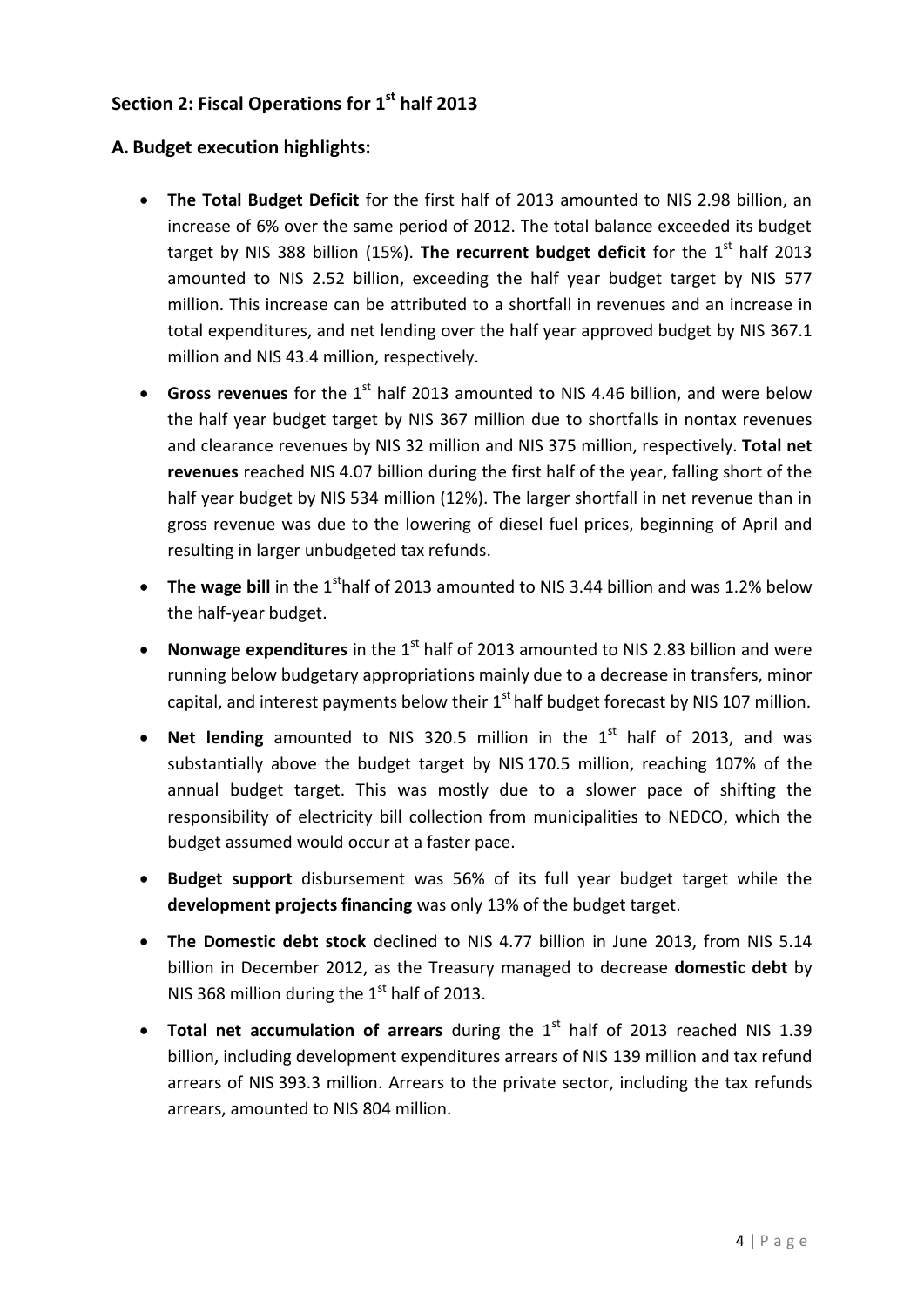| Table 4. Consolidated Fiscal Operation Analysis of Q2 and 1 <sup>st</sup> half 2013 (Commitment Basis) |                |                |                |           |          |               |               |                  |                  |
|--------------------------------------------------------------------------------------------------------|----------------|----------------|----------------|-----------|----------|---------------|---------------|------------------|------------------|
|                                                                                                        |                | Q <sub>2</sub> |                |           | 1st half |               |               |                  |                  |
|                                                                                                        |                | 2013           | Q <sub>2</sub> |           | 2013     |               | $1st$ Half    | <b>Deviation</b> | <b>Actual as</b> |
|                                                                                                        |                | over           | 2013           |           | over     |               | 2013          | from half        | % of Full        |
|                                                                                                        | Q <sub>2</sub> | Q1             | over Q2        | 1st Half  | 1st half | <b>Budget</b> | <b>Budget</b> | year             | year             |
|                                                                                                        | 2013           | 2013           | 2012           | 2013      | 2012     | 2013          | target        | <b>Budget</b>    | <b>Budget</b>    |
|                                                                                                        | NIS mill       | %              | %              | NIS mill  | %        | NIS mill      | NIS mill      | NIS mill         | %                |
| <b>Total Gross Revenues</b>                                                                            | 2078.1         | $-13%$         | 3%             | 4464.2    | 7%       | 9663          | 4831          | $-367.1$         | 46%              |
| <b>Total Net Revenue</b>                                                                               | 1864.2         | $-15%$         | $-3%$          | 4069.5    | 3%       | 9207          | 4603          | $-534.0$         | 44%              |
| <b>Domestic Tax Revenues</b>                                                                           | 470.7          | $-30%$         | 23%            | 1146.7    | 19%      | 2214          | 1107          | 39.9             | 52%              |
| Income Tax                                                                                             | 121.1          | $-60%$         | $-1%$          | 427.0     | 3%       | 760           | 380           | 46.9             | 56%              |
| Value Added Tax                                                                                        | 202.1          | 1%             | 27%            | 401.9     | 26%      | 734           | 367           | 34.9             | 55%              |
| Customs                                                                                                | 39.0           | $-20%$         | 39%            | 87.6      | $-1%$    | 250           | 125           | $-37.3$          | 35%              |
| Excises on tobacco                                                                                     | 106.7          | $-6%$          | 48%            | 219.8     | 70%      | 450           | 225           | $-5.1$           | 49%              |
| Excises on beverage                                                                                    | $1.1\,$        | $-15%$         | 38%            | 2.4       | 44%      | 9             | 5             | $-2.1$           | 27%              |
| Property Tax                                                                                           | 0.8            | -90%           | $-31%$         | 8.1       | $-3%$    | 11            | 6             | 2.6              | 74%              |
| <b>Nontax Revenues</b>                                                                                 | 185.8          | $-42%$         | $-15%$         | 507.3     | 13%      | 1078          | 539           | $-31.7$          | 47%              |
| <b>Civil Registration Fees</b>                                                                         | 9.1            | 22%            | $-38%$         | 16.5      | -44%     |               |               |                  |                  |
| Health Insurance                                                                                       | 44.7           | $-1%$          | 2%             | 89.9      | 1%       |               |               |                  |                  |
| Transportation                                                                                         | 24.3           | 5%             | 2%             | 47.4      | -3%      |               |               |                  |                  |
| Licenses                                                                                               | 24.8           | $-71%$         | -48%           | 110.4     | 9%       |               |               |                  |                  |
| Other charges and fees                                                                                 | 82.9           | $-15%$         | $-5%$          | 180.3     | 1%       |               |               |                  |                  |
| <b>Investment Profits</b>                                                                              | 0              | $-100%$        |                | 62.8      |          | 160           | 80            | $-17.2$          | 39%              |
| <b>Clearance Revenue</b>                                                                               | 1421.5         | 2%             | 1%             | 2810.2    | 2%       | 6371.1        | 3186          | $-375.3$         | 44%              |
| Customs                                                                                                | 492.4          | 7%             | 4%             | 951.8     | 1%       | 2270          | 1135          | $-183.4$         | 42%              |
| Value Added Tax                                                                                        | 458.0          | $-6%$          | -6%            | 946.5     | 1%       | 2140          | 1070          | $-123.5$         | 44%              |
| Petroleum Excises                                                                                      | 470.3          | 9%             | 5%             | 901.8     | 4%       | 1934          | 967           | $-65.1$          | 47%              |
| Purchase Tax                                                                                           | $-3.6$         | $-165%$        | 99%            | 1.9       | $-31%$   | 17            | 9             | -6.6             | 11%              |
| Income Tax                                                                                             | 4.4            | 20%            | 41%            | 8.1       | 46%      | 10            | 5             | 3.3              | 84%              |
| Other                                                                                                  |                |                |                |           |          |               |               |                  |                  |
| Tax refunds (-)                                                                                        | 213.8          | 18%            | 120%           | 394.8     | 97%      | 456           | 228           | 166.9            | 87%              |
| Fuel                                                                                                   | 200.1          | 53%            |                | 331.0     |          |               |               |                  |                  |
| Other                                                                                                  | 13.8           | -72%           |                | 63.8      |          |               |               |                  |                  |
| <b>Total Expenditure and Net Lending</b>                                                               | 3349.9         | 3%             | -1%            | 6589.5    | 4%       | 13092.1       | 6546          | 43.4             | 50%              |
| Wage Expenditure                                                                                       | 1728.1         | 1%             | 0%             | 3436.0    | 2%       | 6956          | 3478          | $-42.3$          | 49%              |
| Social contributions                                                                                   | 158.4          | $-2%$          | 3%             | 319.9     | 7%       | 608           | 304           | 15.8             | 53%              |
| Use of goods and services                                                                              | 464.5          | $-6%$          | $-6%$          | 959.4     | 4%       | 1906          | 953           | 6.4              | 50%              |
| Transfers                                                                                              | 744.5          | 2%             | $-9%$          | 1476.0    | 7%       | 3055          | 1528          | $-51.5$          | 48%              |
| Minor capital                                                                                          | 6.8            | 178%           | 19%            | 9.3       | $-11%$   | 77            | 38            | $-29.1$          | 12%              |
| Interest                                                                                               | 27.2           | $-34%$         | $-33%$         | 68.4      | $-29%$   | 190           | 95            | $-26.5$          | 36%              |
| Domestic                                                                                               | 24.0           | $-38%$         | $-33%$         | 62.9      | $-26%$   | 169           | 85            | -21.7            | 37%              |
| External                                                                                               | 3.2            | 41%            | $-34%$         | 5.5       | -49%     | 21            | 10            | $-4.8$           | 27%              |
| <b>Net Lending</b>                                                                                     | 220.4          | 120%           | 76%            | 320.5     | 18%      | 300           | 150           | 170.5            | 107%             |
| <b>Current Balance</b>                                                                                 | $-1485.7$      | 44%            | 2%             | -2520.0   | 5%       | $-3885.1$     | $-1943$       | $-577.4$         | 65%              |
| Development Expenditure                                                                                | 277.3          | 53%            | 35%            | 458.4     | 14%      | 1295          | 648           | $-189.1$         | 35%              |
| <b>Balance</b>                                                                                         | $-1763.0$      | 45%            | 6%             | $-2978.3$ | 6%       | $-5180.1$     | $-2590$       | $-388.3$         | 57%              |
| <b>Financing</b>                                                                                       | 1763.0         | 45%            | 6%             | 2978.4    | 6%       | 5180          | 2590          | 388.4            | 57%              |
| External Budget Support                                                                                | 448.0          | $-75%$         | -42%           | 2262.2    | 50%      | 4070          | 2035          | 227.2            | 56%              |
| Development Financing                                                                                  | 72.0           | 0%             | $-43%$         | 143.9     | $-20%$   | 1110          | 555           | $-411.1$         | 13%              |
| Net Domestic Bank Financing                                                                            | 582.1          | $-149%$        | 60%            | $-601.7$  | -479%    |               |               |                  |                  |
| <b>Expenditure Arrears (Net</b>                                                                        |                |                |                |           |          |               |               |                  |                  |
| Accumulation)                                                                                          | 621.3          | 65%            | 61%            | 997.6     | 24%      |               |               |                  |                  |
| Clearance Revenue Adjustment                                                                           | $-111.9$       |                |                | $-37.8$   | $-161%$  |               |               |                  |                  |
| Tax Refunds (Arrears)                                                                                  | 212.7          |                |                | 393.3     | 116%     |               |               |                  |                  |
| Residual                                                                                               | $-285.0$       |                |                | $-254.5$  |          |               |               |                  |                  |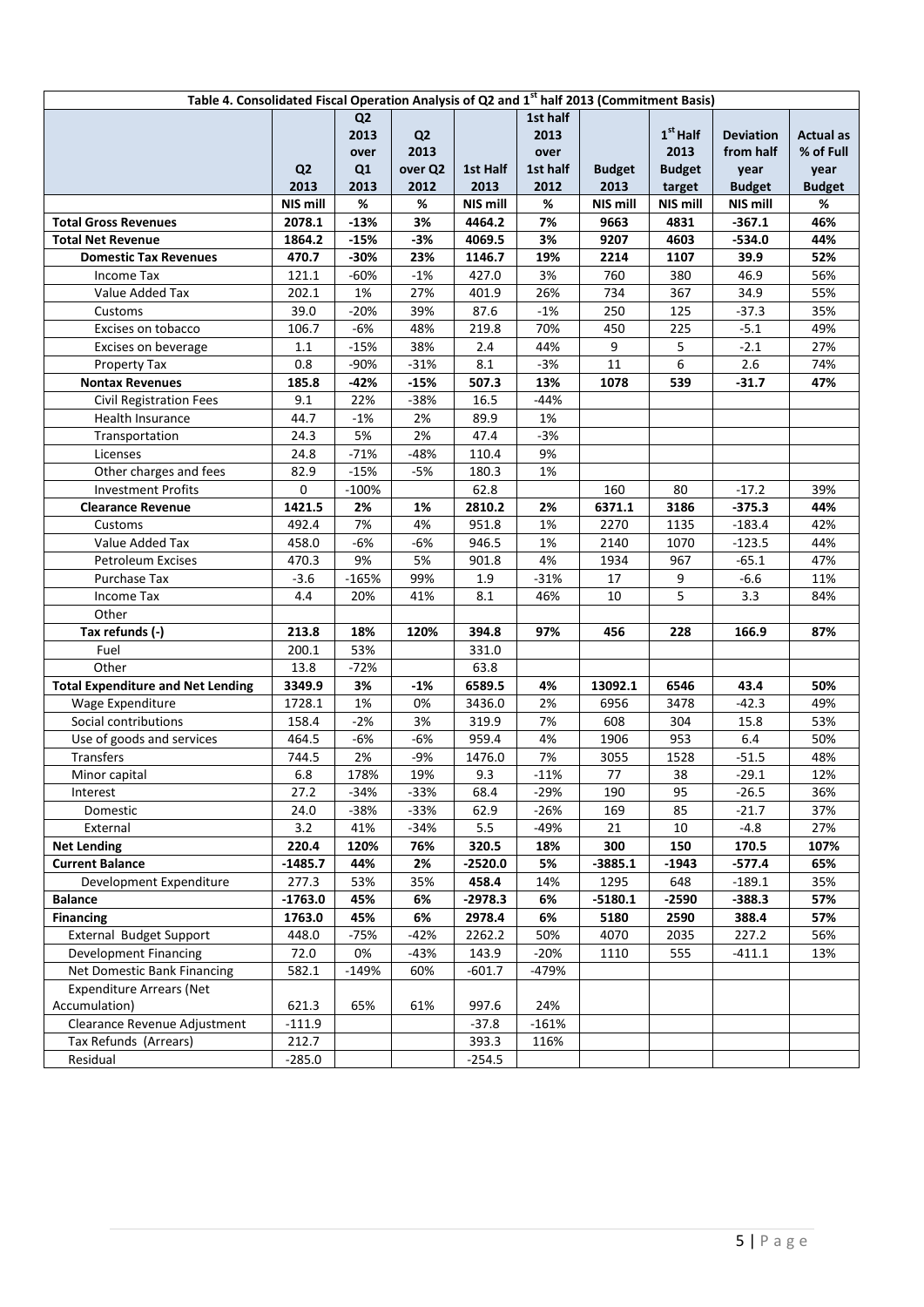#### **B. Revenues**

Gross revenues in Q2 2013 amounted to NIS 2.08 billion, declining by 13% over 1<sup>st</sup> 2013, while increasing by 3% over Q2 2012. Total net revenue was NIS 1.86 billion during the 2<sup>nd</sup> quarter of 2013, declining by 15% and 3% over the  $1<sup>st</sup>$  quarter of 2013 and 2<sup>nd</sup> quarter of 2012, respectively. Total net revenues obtained in the  $1<sup>st</sup>$  half 2013 are below the half year budget target by NIS 534 million, due to the shortfall of non-tax revenues and clearance revenues by NIS 32 million and NIS 375 million respectively.

Gross revenues amounted to NIS 4.46 billion in the first half of 2013, increasing by 7% over the first half of 2012, while reaching 46% of the annual budget target. Total net revenues amounted to NIS 4.07 billion in the first half of 2013, an increase by 3% over the first half of 2012, to reach 44% of its annual budget target. The shortfall in total gross revenues is attributed to the underperformance in clearance and non-tax revenues from their half-year budget, which was mainly due to the slowdown in economic growth in the West Bank, which generates most of PA revenues, coupled with an optimistic budget projection of clearance revenues.

**Domestic tax revenues** amounted to NIS 1.15 billion during the first half of 2013, an increase of 19% over the same period of 2012, exceeding the budget target by NIS 40 million (3.6%). In the  $2^{nd}$  quarter of 2013 domestic tax revenues amounted to NIS 470.7 million, a decrease of 30% over domestic tax revenues collected in the  $1<sup>st</sup>$  quarter of 2013, and an increase of 23% over the 2nd quarter of 2012. The decline in Q2 2013 over Q1 is attributed to high income tax payments during Q1 2013, due to incentives for easy payments. **Income tax** amounted to NIS 427 million during the first half of the year, and was NIS 47 million above the budget target (12.4%). **Excise on tobacco** performed well in 2013, collecting NIS 220 million in domestic revenues during the first half of 2013, which is a significant 70% jump over the same period last year. In Q2 2013, excises of tobacco reached NIS 107 million, a decline of 6% over Q1 2013, and a 48% increase over Q2 2013. The increase in revenue collection from excises on tobacco is attributed to several tobacco excise increases which occurred during the latter part of 2012 and the first half of 2013. Another contributor to the good performance of domestic revenues during the first half of 2013 relative to the same period of 2012 is the domestic VAT collection. Domestic VAT amounted to NIS 402 during the first half of 2013, a 26% increase over the same period of last year. Domestic VAT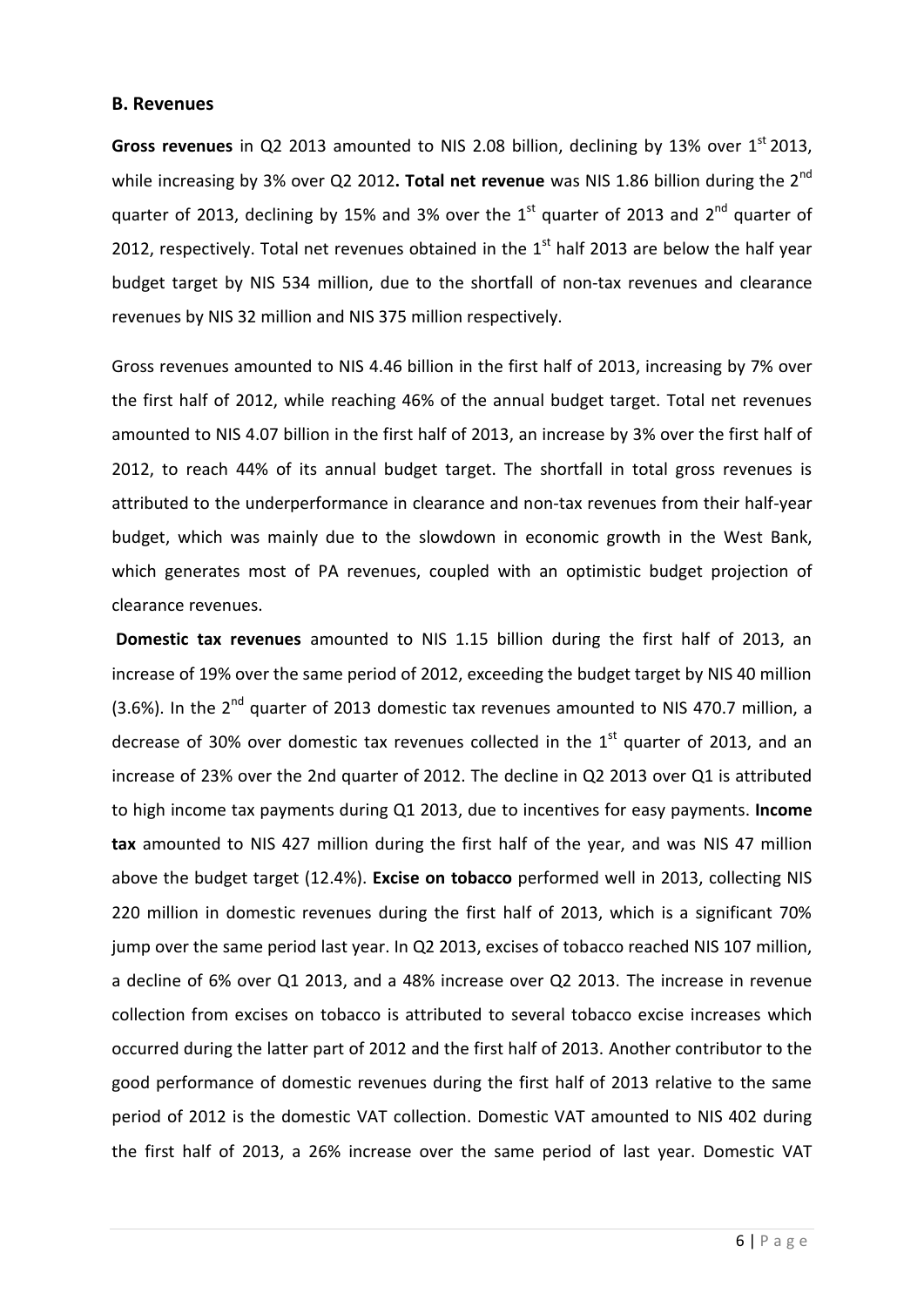collections were NIS 35 million above the budget target (9.5%), due to several payments from companies, in the form of advances or payment of old dues to the treasury. These payments include payments made in March by the Jerusalem Electricity Distribution Company (JEDCO) of an amount of NIS 13 million, and of the Palestinian Telecommunications Group paying an amount of NIS 18 million. In April, three payments were made, consisting of the Arab Bank paying an amount of NIS 11.5 million, Jawwal paying NIS 10 million, and the Palestinian Telecommunications Group also paying NIS 10 million. In May, two advance payments were made by Jawwal, each payment consisting of NIS 10 million (for a total of NIS 20 million).

**Nontax revenues** amounted to NIS 186 million during the 2nd quarter of 2013, a decrease of 42% and 15% over the  $1^{st}$  quarter of 2013 and the  $2^{nd}$  quarter of 2012, respectively. The decline in Q2 2013 relative to Q1 2013 is because no dividends/investment profits were received from PIF in the  $2^{nd}$  quarter of 2013, while in Q1 2013 NIS 62.8 million were received. Overall, nontax revenues amounted to NIS 507 million during the first half of 2013, and were below the half-year budget target by NIS 32 million (5.9%). The 2013 budget assumed NIS 160 million in investment profits from PIF, an amount which may not be obtained, since only NIS 62.8 million were received from the PIF in the first half of 2013, and the likelihood of receiving additional dividend payments during the second half of 2013 is limited.

**Clearance revenues**, which account for two thirds of PA revenues, amounted to NIS 1.42 billion in the 2<sup>nd</sup> quarter of 2013, an increase of 2% and 1% over Q1 2013 and Q2 2012 respectively. Clearance revenues for the  $1<sup>st</sup>$  half 2013 amounted to NIS 2.81 billion, and increased by 2% over the  $1<sup>st</sup>$  half 2012. This is an unusually low increase in clearance revenue considering that it has fallen below the rise in nominal GDP of about 6% during Q1 of 2013. It may be an indication of a sharper decline in growth during Q2 2013 than recorded in the first quarter. When compared to the budget, clearance revenues reached 44% of the full year budget target, with a shortfall of NIS 375 million (12%). However, clearance revenues are usually higher during the second half of the year (by 8% in 2011 and 4% in 2012); therefore a better performance is expected in clearance revenues during the next six months. There were optimistic expectations in the 2013 budget that there would be an implementation of the Fayyad-Steinitz understanding of July 2012, which would have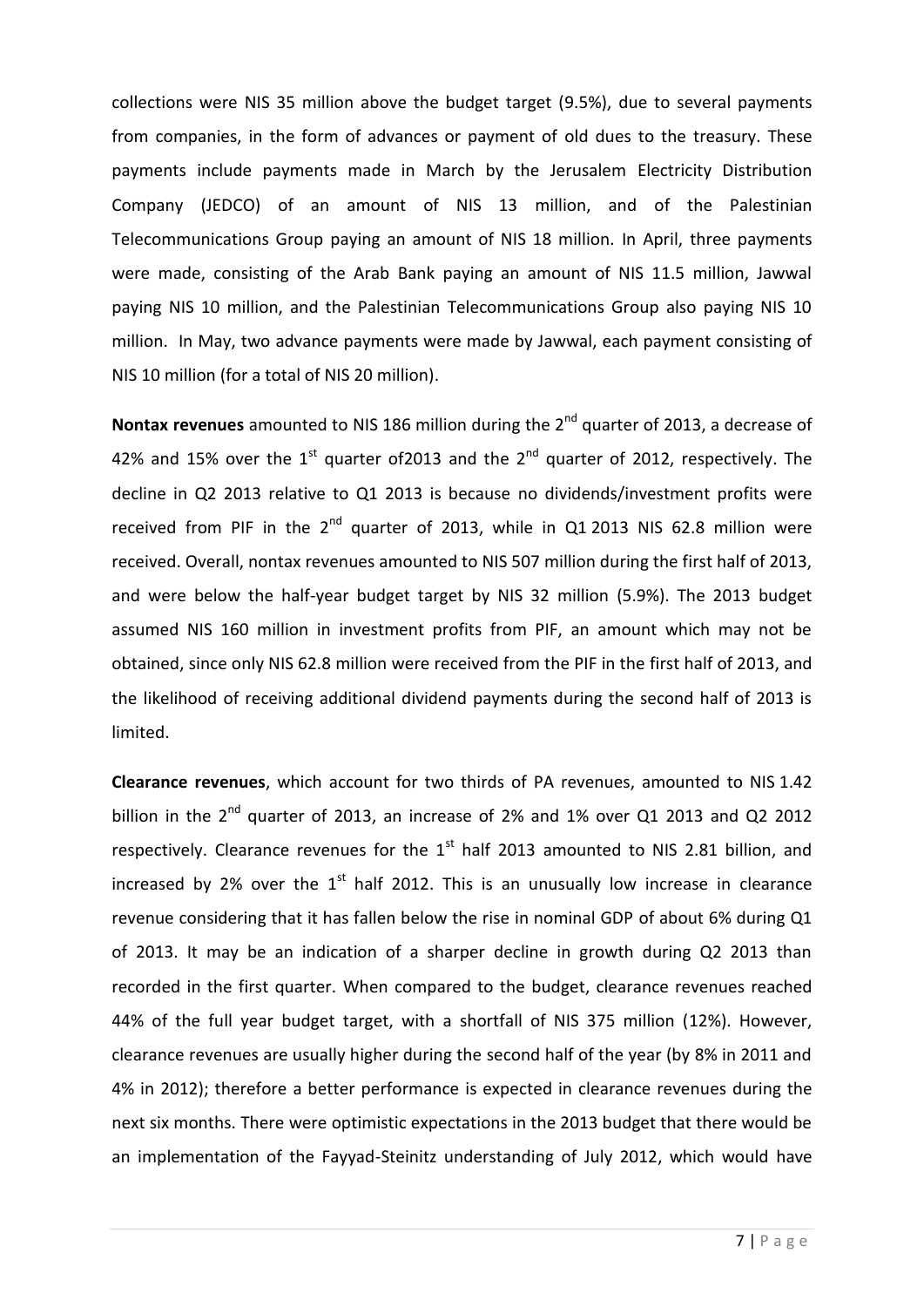enhanced clearance revenue collection. Unfortunately, there have been delays in the implementation of this understanding by the Israeli authorities. Thus, the shortfall in clearance revenues is partly due to the lack of progress in the implementation of the Fayyad-Steinitz understanding, which, if implemented, would have enhanced cooperation with the Israeli authorities on customs/ VAT data sharing and limiting revenue leakages.



Tax refunds reached NIS 395 million during the 1<sup>st</sup> half 2013, exceeding the half-year budget target by NIS 167 million (73.3%). Tax refunds for Q2 2013 amounted to NIS 214 million on a commitment basis, increasing by 18% and 120% over Q1 2013 and Q2 2012, respectively. Tax refunds reached 87% of its full year budget target, due to the government's efforts to reduce the transportation cost burden stemming from high fuel prices to the Palestinian public. Diesel fuel prices were reduced during the first half of the year, resulting in large increases in tax refunds from about NIS 40 million per month during the first quarter of 2013, to NIS 70 million per month in May and June 2013.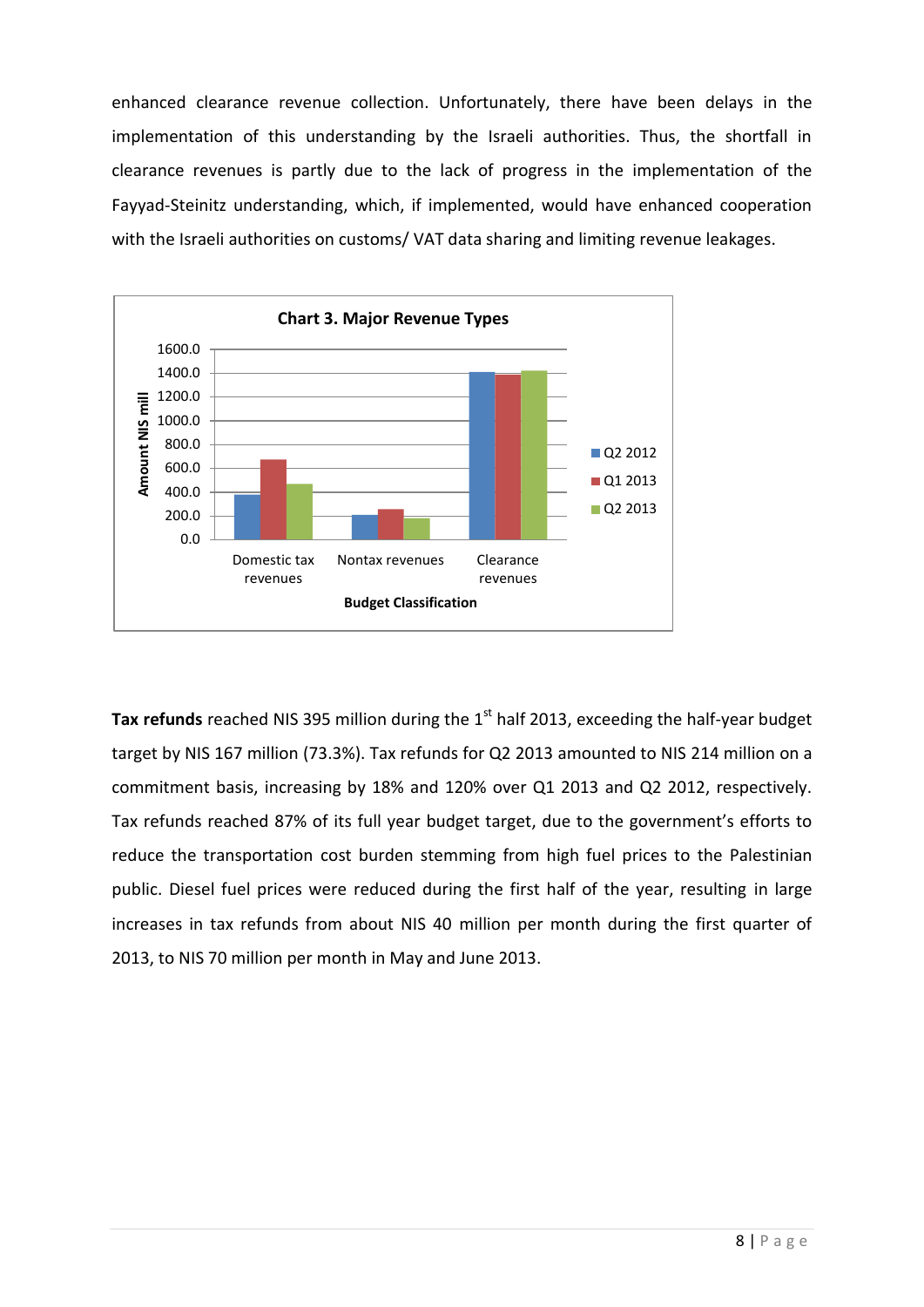## **C. Total Expenditures**

**Total expenditures and net lending** in the first half of 2013 amounted to NIS 6.59 billion, which is above the budget target by NIS 43 million, as net lending exceeded significantly its budget target. During Q2 2013, total expenditures and net lending amounted to NIS 3.35 billion, an increase of 3% from the expenditure level in Q1 2013, and a decrease of 1% from the expenditure level in Q2 2012.

| Table 3. Sector Recurrent expenditures budget execution, Jan-Jun 2013, NIS thousand. |                        |               |               |  |
|--------------------------------------------------------------------------------------|------------------------|---------------|---------------|--|
| <b>Sectors</b>                                                                       | <b>Recurrent Total</b> | 2013 Sector   | % of Sector   |  |
|                                                                                      | <b>Expenditures</b>    | <b>Budget</b> | <b>Budget</b> |  |
| <b>Central Administration</b>                                                        | 404,952                | 871,669       | 46%           |  |
| <b>Security and Public Order</b>                                                     | 2,027,430              | 3,932,917     | 52%           |  |
| <b>Financial Affairs</b>                                                             | 577,917                | 1,522,728     | 38%           |  |
| <b>Foreign Affairs</b>                                                               | 123,315                | 251,137       | 49%           |  |
| <b>Economic Development</b>                                                          | 111,100                | 313,586       | 35%           |  |
| <b>Social Services</b>                                                               | 2,502,674              | 5,570,295     | 45%           |  |
| <b>Cultural and Information Services</b>                                             | 89,218                 | 234,477       | 38%           |  |
| <b>Transport and Communication</b>                                                   | 59,439                 | 95,310        | 62%           |  |
| <b>Services</b>                                                                      |                        |               |               |  |
| <b>Total</b>                                                                         | 5,896,045              | 12,792,119    | 46%           |  |

**The recurrent expenditures** execution over which the PNA has control was slightly below budget targets with total recurrent expenditures reaching 48% of the budget target in the first half of 2013.

In an attempt to protect the social services provided to the population, particularly education and health, and to improve the quality of expenditure, recurrent allocations for Ministries of Education, Health, and Social Affairs have been increased in the 2013 budget by 2% over 2012. This reflects the government's priorities to achieve greater income equality and social justice.

**Wage expenditure** fell by NIS 42 million of the budget target reaching NIS 3.44 billion in the first half of 2013, an increase of 2% over the first half of 2012. Wage expenditure in Q2 2013 amounted to NIS 1.73 billion, an increase over the wage bill in Q1 2013 by 1% and remaining at the same level attained during Q2 2012. When projected for the full year 2013, the wage bill is expected to remain within its budget target of NIS 6.96 billion. There has been an effective freeze on net employment into the PNA and there was also a limit of 2% in the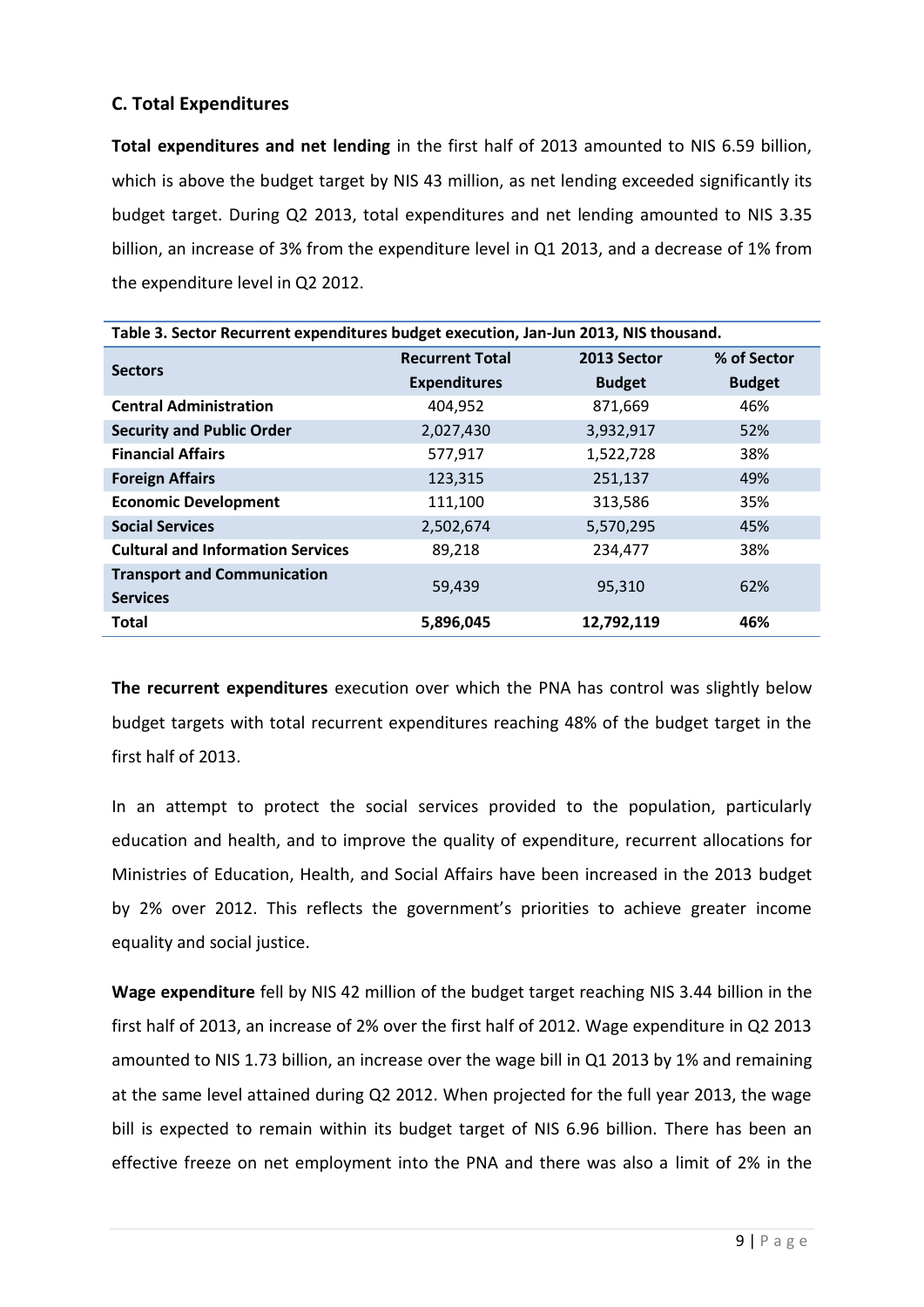wage bill increase, a major retrenchment measure towards lowering the recurrent fiscal deficit.

| Table 4. Budget Execution Jan-Jun 2013, Wages and Salaries by Sector, NIS thousand. |                  |               |               |  |
|-------------------------------------------------------------------------------------|------------------|---------------|---------------|--|
| <b>Sectors</b>                                                                      | <b>Wages and</b> | 2013 Sector   | % of Sector   |  |
|                                                                                     | <b>Salaries</b>  | <b>Budget</b> | <b>Budget</b> |  |
| <b>Central Administration</b>                                                       | 188,718          | 379,061       | 50%           |  |
| <b>Security and Public Order</b>                                                    | 1,525,788        | 3,171,500     | 48%           |  |
| <b>Financial Affairs</b>                                                            | 111,370          | 234,434       | 48%           |  |
| <b>Foreign Affairs</b>                                                              | 70,867           | 138,618       | 51%           |  |
| <b>Economic Development</b>                                                         | 89,586           | 187,946       | 48%           |  |
| <b>Social Services</b>                                                              | 1,356,318        | 2,654,519     | 51%           |  |
| <b>Cultural and Information Services</b>                                            | 59,927           | 120,250       | 50%           |  |
| <b>Transport and Communication</b>                                                  | 33,399           | 70,164        | 48%           |  |
| <b>Services</b>                                                                     |                  |               |               |  |
| Total                                                                               | 3,435,974        | 6,956,492     | 49%           |  |

**Social contributions** of NIS 320 million in the first half 2013 exceeded the budget target by NIS 16 million, reaching 53% of its budget target. In comparison with the first half of 2012, social contributions increased by 7%. In Q2 2013, the social contributions amounted to NIS 158 million, a decrease over Q1 2013 by 2%, and an increase over Q2 2012 by 3%. Social contributions were above budget in the social services administration, specifically in the Ministry of Education. This is due to the rehiring of teachers who were suspended by court order due to security reasons. The number of these employees is around 700.

| Table 5. Budget Execution Jan-Jun 2013, Social contribution by Sector, NIS thousand. |                            |               |               |  |
|--------------------------------------------------------------------------------------|----------------------------|---------------|---------------|--|
| <b>Sectors</b>                                                                       | <b>Social Contribution</b> | 2013 Sector   | % of Sector   |  |
|                                                                                      |                            | <b>Budget</b> | <b>Budget</b> |  |
| <b>Central Administration</b>                                                        | 14,434                     | 30,446        | 47%           |  |
| <b>Security and Public Order</b>                                                     | 145,119                    | 303,811       | 48%           |  |
| <b>Financial Affairs</b>                                                             | 10,444                     | 17,618        | 59%           |  |
| <b>Foreign Affairs</b>                                                               | 1.401                      | 2,839         | 49%           |  |
| <b>Economic Development</b>                                                          | 8,589                      | 17,708        | 49%           |  |
| <b>Social Services</b>                                                               | 131,078                    | 217,772       | 60%           |  |
| <b>Cultural and Information Services</b>                                             | 5,579                      | 11,129        | 50%           |  |
| <b>Transport and Communication</b>                                                   | 3,212                      | 6.871         | 47%           |  |
| <b>Services</b>                                                                      |                            |               |               |  |
| <b>Total</b>                                                                         | 319,856                    | 608,194       | 53%           |  |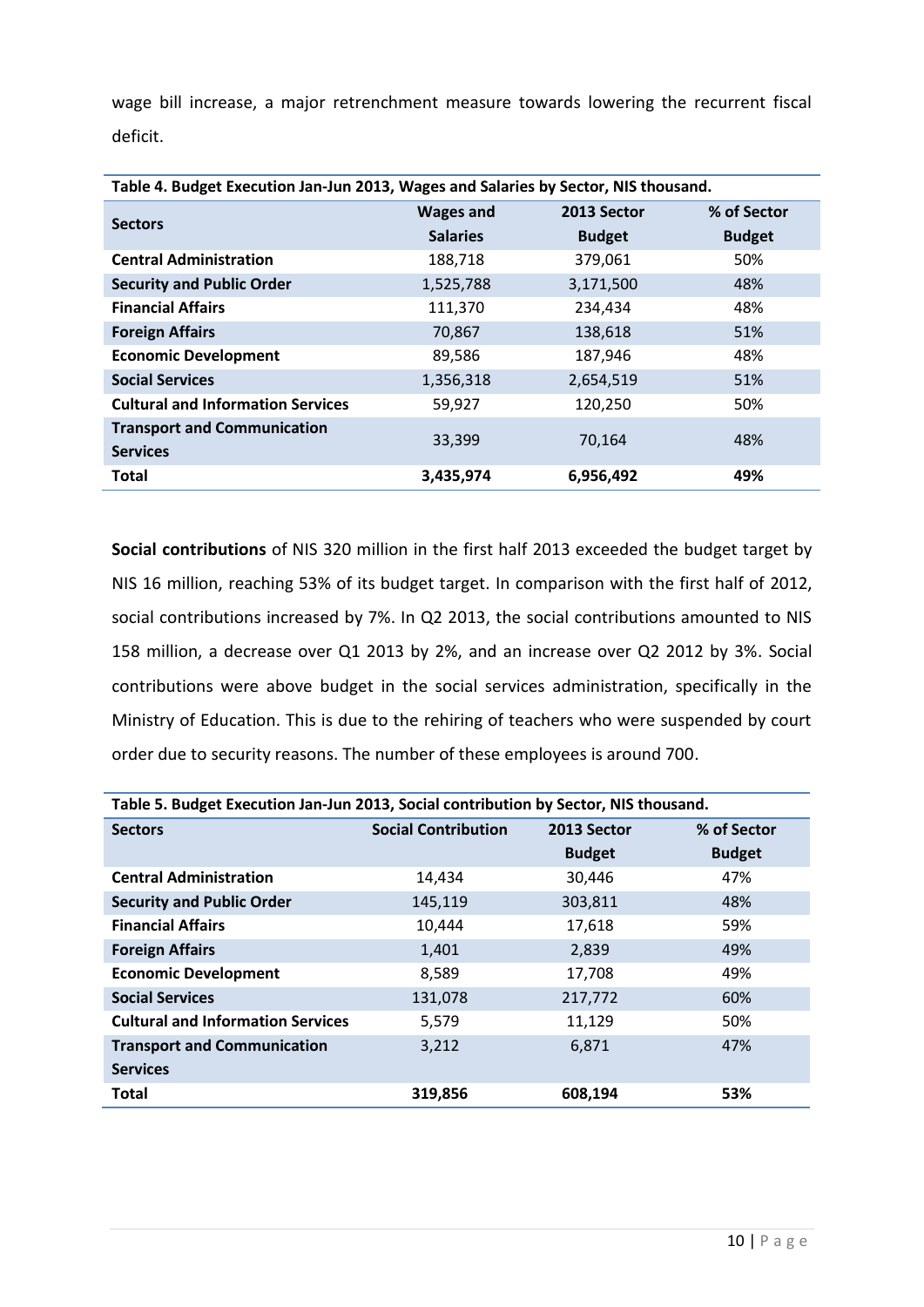**Use of goods and services** of NIS 960 million in the first half of 2013 was above the spending level of the first half of 2012 by 4%, and was on track with the 2013 budget target. In Q2 2013, the use of goods and services amounted to NIS 465 million, a decline over Q1 2013 and Q2 2013 by 6% for both quarters. Use of goods and services were significantly high for Transport and Communication Services, mainly due to the payment of arrears accumulated from previous years to the Ministry of Communications and Information Technology for an amount of NIS 15.5 million. Social Services reached only 28% of the full year budget, mainly due to the shortage of cash. The Ministry of Health is severely affected by the liquidity crisis the PA is facing.

| Table 6. Budget Execution Jan-Jun 2013, Use of Goods & Services by Sector, NIS thousand. |                 |               |               |  |
|------------------------------------------------------------------------------------------|-----------------|---------------|---------------|--|
| <b>Sectors</b>                                                                           | Use of Goods&   | 2013 Sector   | % of Sector   |  |
|                                                                                          | <b>Services</b> | <b>Budget</b> | <b>Budget</b> |  |
| <b>Central Administration</b>                                                            | 131,477         | 307,213       | 43%           |  |
| <b>Security and Public Order</b>                                                         | 163,358         | 323,125       | 51%           |  |
| <b>Financial Affairs</b>                                                                 | 25,354          | 65,060        | 39%           |  |
| <b>Foreign Affairs</b>                                                                   | 42,227          | 90,980        | 46%           |  |
| <b>Economic Development</b>                                                              | 12,312          | 48,932        | 25%           |  |
| <b>Social Services</b>                                                                   | 265,567         | 963,072       | 28%           |  |
| <b>Cultural and Information Services</b>                                                 | 22,889          | 91,528        | 25%           |  |
| <b>Transport and Communication</b>                                                       | 22,586          | 16,025        | 141%          |  |
| <b>Services</b>                                                                          |                 |               |               |  |
| <b>Total</b>                                                                             | 685,768         | 1,905,935     | 36%           |  |

**Transfers** of NIS 1.48 billion in the first half of 2013 were higher than the first half of 2012 by 7%. In Q2 2013, transfers amounted to NIS 745 million, an increase over Q1 2013 by 2%, and a decrease over Q2 2012 by 9%. When projected for the full year, transfers are likely to reach the full year budget target of NIS 3.05 billion.

The difference in the amount of transfers in Table 4 (on commitment basis) and Table (9) consists of all in-process transactions in the system.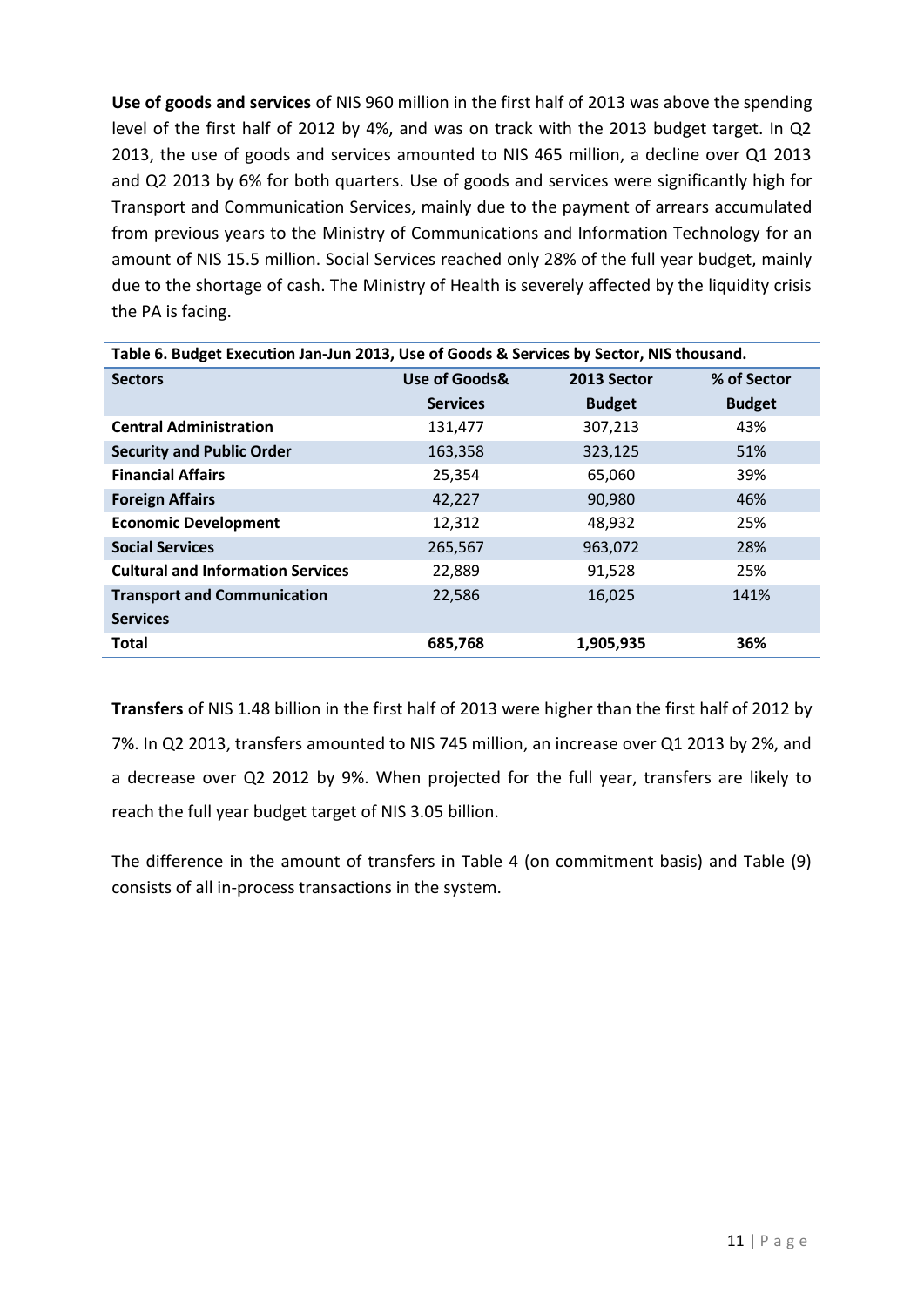| Table 7. Budget Execution Jan-Jun 2013, Transfers by Sector, NIS thousand. |                              |               |               |  |
|----------------------------------------------------------------------------|------------------------------|---------------|---------------|--|
| <b>Sectors</b>                                                             | <b>Transfer</b>              | 2013 Sector   | % of Sector   |  |
|                                                                            | <b>Expenditure</b>           | <b>Budget</b> | <b>Budget</b> |  |
| <b>Central Administration</b>                                              | 70,007                       | 149,000       | 47%           |  |
| <b>Security and Public Order</b>                                           | 192,722                      | 120,000       | 161%          |  |
| <b>Financial Affairs</b>                                                   | 343,403*                     | 1,008,900     | 34%           |  |
| <b>Foreign Affairs</b>                                                     | 7,368                        | 13,600        | 54%           |  |
| <b>Economic Development</b>                                                | $\qquad \qquad \blacksquare$ | 53,500        |               |  |
| <b>Social Services</b>                                                     | 748,087                      | 1,709,733     | 44%           |  |
| <b>Cultural and Information Services</b>                                   | $\qquad \qquad \blacksquare$ | 300           |               |  |
| <b>Transport and Communication</b>                                         | ٠                            |               |               |  |
| <b>Services</b>                                                            |                              |               |               |  |
| <b>Total</b>                                                               | 1,361,587 <sup>3</sup>       | 3,055,033     | 45%           |  |

**Minor capital expenditures** in Q2 2013 amounted to NIS 6.8 million, reaching NIS 9.3 million for the first half of 2013, which is a decline by 11% compared to the first half of 2012. This amount reached only 12% of its 2013 budget target at the end of the first half of the year. This is mainly due to the lack of liquidity the PA is facing.

**Interest** (both domestic and external) in Q2 2013 amounted to NIS 27 million, a decline over Q1 2013 and Q2 2012 by 34% and 33%, respectively. Interest during Q2 2013 reached 36% of the budget target falling short by NIS 26 million. For the first half of 2013, interest payments amounted to NIS 68 million, a 29% decline over interest payments during the first half of 2012. Q2 2013 shows a decline of interest payments on commitment basis, because June's journal entrees are still in process, and have not been posted yet. These entrees are estimated to be NIS 11 million (USD 3 million). In addition, some overdrafts from May and June are also still in process and are not visible in June's fiscal tables, which are estimated to be around NIS 13 million. Thus, the decline in interest payments in Q2 2013 over Q1 is attributed to commitments that are still in process in the system.

**Net lending** amounted to NIS 320 million in the first half of 2013, an increase of 18% over the first half 2012. Net Lending in Q2 2013 amounted to NIS 220 million, an increase over Q1 2013 and Q2 2012 by 120% and 76%, respectively.

Net lending was above the half-year budget target by NIS 171 million. The 2013 budget assumed that progress to reduce net lending would be made by increasing the number of customers for the Northern Electricity Distribution Company (NEDCO), installing additional

**.** 

 $3$  There has been a misallocation of NIS 120 million that were supposed to be in Financial Affairs component, specifically in the "Retirees Pension Allowances." MoF staff are currently working on fixing this issue, and the correction will be visible in July's fiscal data.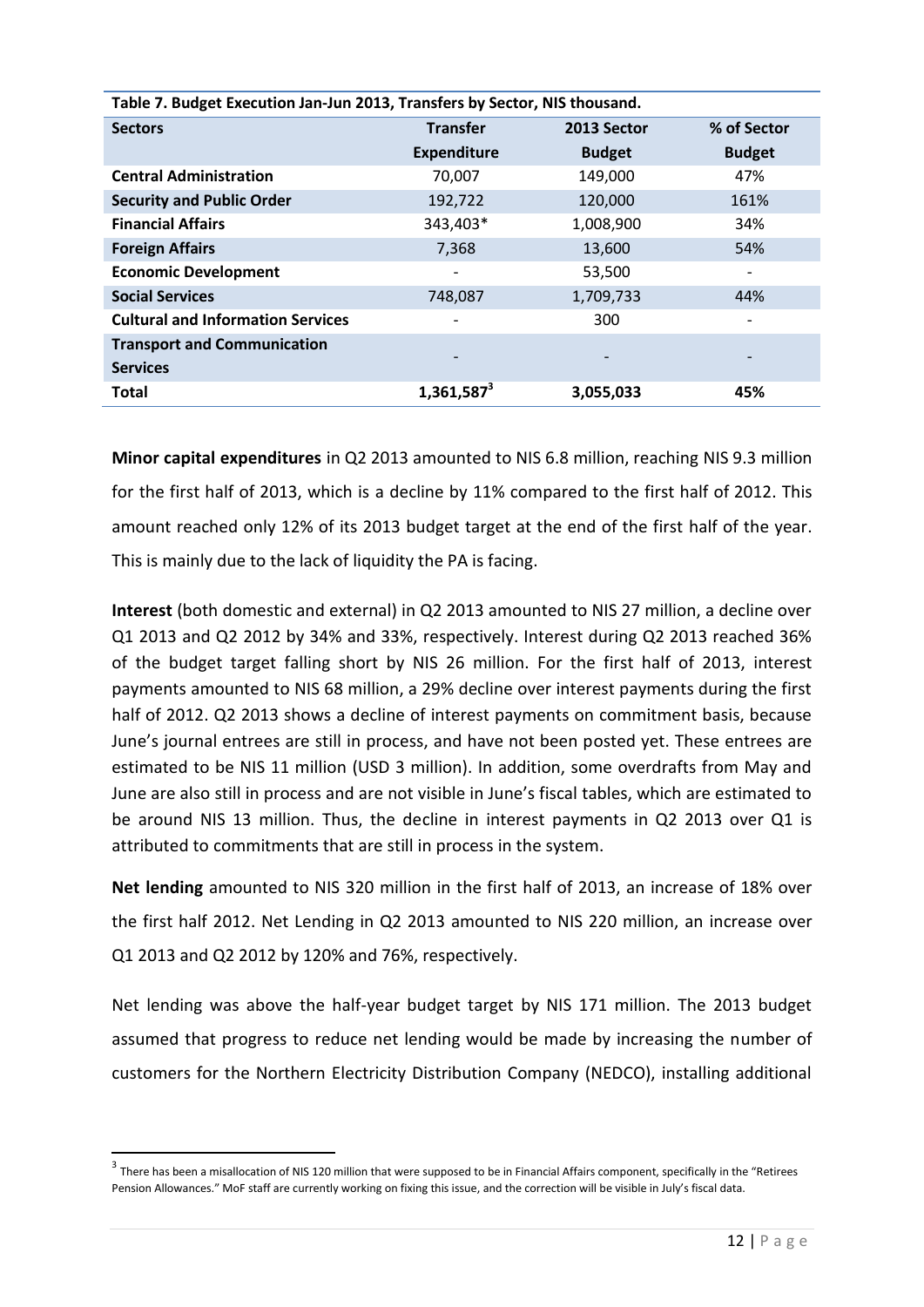prepaid meters and limiting deductions at source by the Israeli authorities. The impact of these policies assumed in the budget did not materialize at the expected pace.

**Development expenditures,** on a commitment basis, channeled through the PA Treasury amounted to NIS 458 million during the first half of 2013, an increase over the first half of 2012 by 14%. Development expenditures amounted to NIS 277 million during Q2 2013, which is higher than the levels disbursed in Q1 2013 and Q2 2012 by 53% and 35%, respectively. Development expenditures during the first half of 2013 were below the budget target by NIS 189 million. This is mainly due to large shortfalls in external financing for development projects by NIS 411 million. Development external financing was only 13% of the budget target.



#### **D. Balance and Financing**

**Balance:** In the first half of 2013, the recurrent budget deficit amounted to NIS 2.52 billion, a 5% increase over the first half of 2012. This may be lower than the growth in nominal GDP for the same periods. The recurrent deficit exceeded the half-year budget target by NIS 577 million. In Q2 2013, the recurrent balance amounted to NIS 1.49 billion, which is higher than the budget deficit of Q1 2013 and Q2 2012 by 44% and 2%, respectively. The recurrent deficit in Q2 2013 exceeded the budget target due to the fuel. Tax refunds and the underperformance of net revenues over the budget target by NIS 534 million.

Total deficit during the first half of the year amounted to NIS 2.98 billion, an increase by 6% over the first half of 2012. In Q2 2013, the total balance amounted to NIS 1.76 billion, an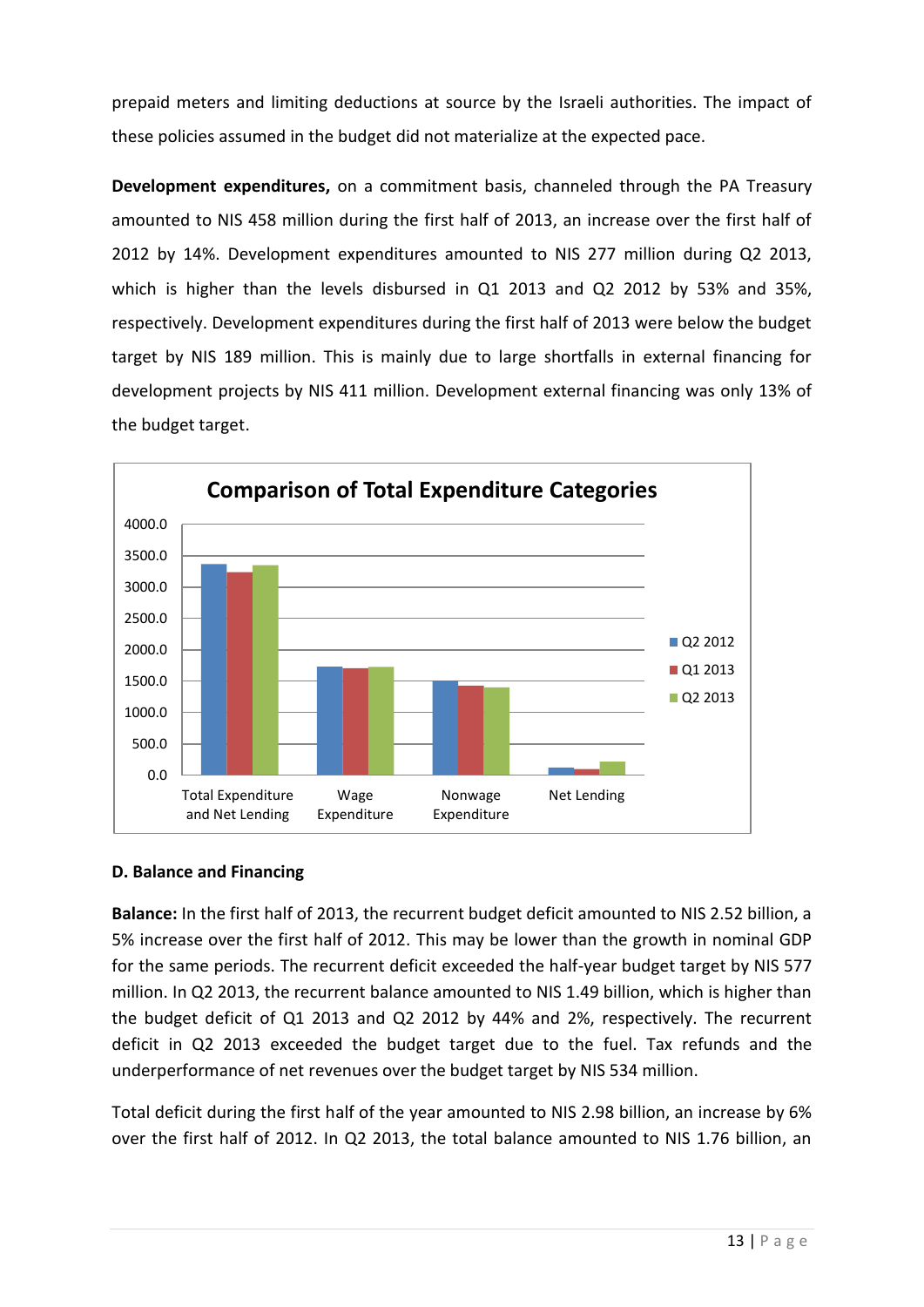increase over Q1 2013 and Q2 2012 by 45% and 6%, respectively. Total deficit in Q2 2013 exceeded its budget target by NIS 388 million (15%).

**Financing:** During the first half of 2013, external budget support amounted to NIS 2.26 billion (USD 614 million), a 50% increase over the same period of 2012. External budget support reached 56% of the full year budget target, while it exceeded its half-year budget target by NIS 227 million (11.2%). This is mainly due to large contributions made by the Saudi Arabia and USA during the first half of 2013. In Q2 2013, the total budget support amounted to NIS 488 million, a decrease by 75% and 42% when compared to Q1 2013 and Q2 2012, respectively. Budget support during the second half of 2013 is expected to reach USD 635 million, this level will be attained if USD 150 million and USD 100 million are received from the US and Saudi Arabia, respectively. Development financing amounted to NIS 144 million (USD 39 million) during the first half of 2013, which is 20% lower than the amount disbursed during the same period last year. In Q2 2013, development financing amounted to NIS 72 million, attaining the same level of Q1 2013 (Q1 2013 also amounted to NIS 72 million), and declining by 43% when compared to Q2 2012. Development financing was below the budget target by NIS 411 million (74.1%), and the amount received during the first half of 2013 was only 13% of the annual budget for development financing.

### **E. Arrears**

1

Total net accumulation of arrears during the first half of 2013 amounted to NIS 1.39 billion including development expenditures arrears of NIS 139 million and tax refund arrears of NIS 393 million. Payment arrears to the private sector<sup>4</sup> have accumulated to NIS 472.9 million. There was about NIS 260 million in wage arrears payments in two tranches in February and March to cover December 2012 half salary arrears. The accumulated monthly arrears of NIS 50-55 million is the employee share not transferred to the pension fund. However, in June 2013 there was an extra NIS 29 million of wage arrears, on top of the employee share arrears, which needs further analysis.

| Table 9: Jan-June 2013 net accumulation of arrears |                 |  |  |
|----------------------------------------------------|-----------------|--|--|
| <b>Budget Classifications</b>                      | <b>NIS mill</b> |  |  |
| <b>Wages and salaries</b>                          | 80.9            |  |  |
| <b>Social contributions</b>                        | 319.9           |  |  |
| Use of goods and services                          | 252.5           |  |  |
| <b>Transfers</b>                                   | 186.3           |  |  |
| <b>Minor capital</b>                               | 3.7             |  |  |
| <b>Interest</b>                                    | 15.4            |  |  |
| <b>Development Expenditure</b>                     | 138.9           |  |  |
| Tax refund *                                       | 393.3           |  |  |
| Total                                              | 1390.9          |  |  |

<sup>&</sup>lt;sup>4</sup>Payment arrears to private sector include use of goods and services, minor capital, development, interest, and the "other" component of Tax Refunds